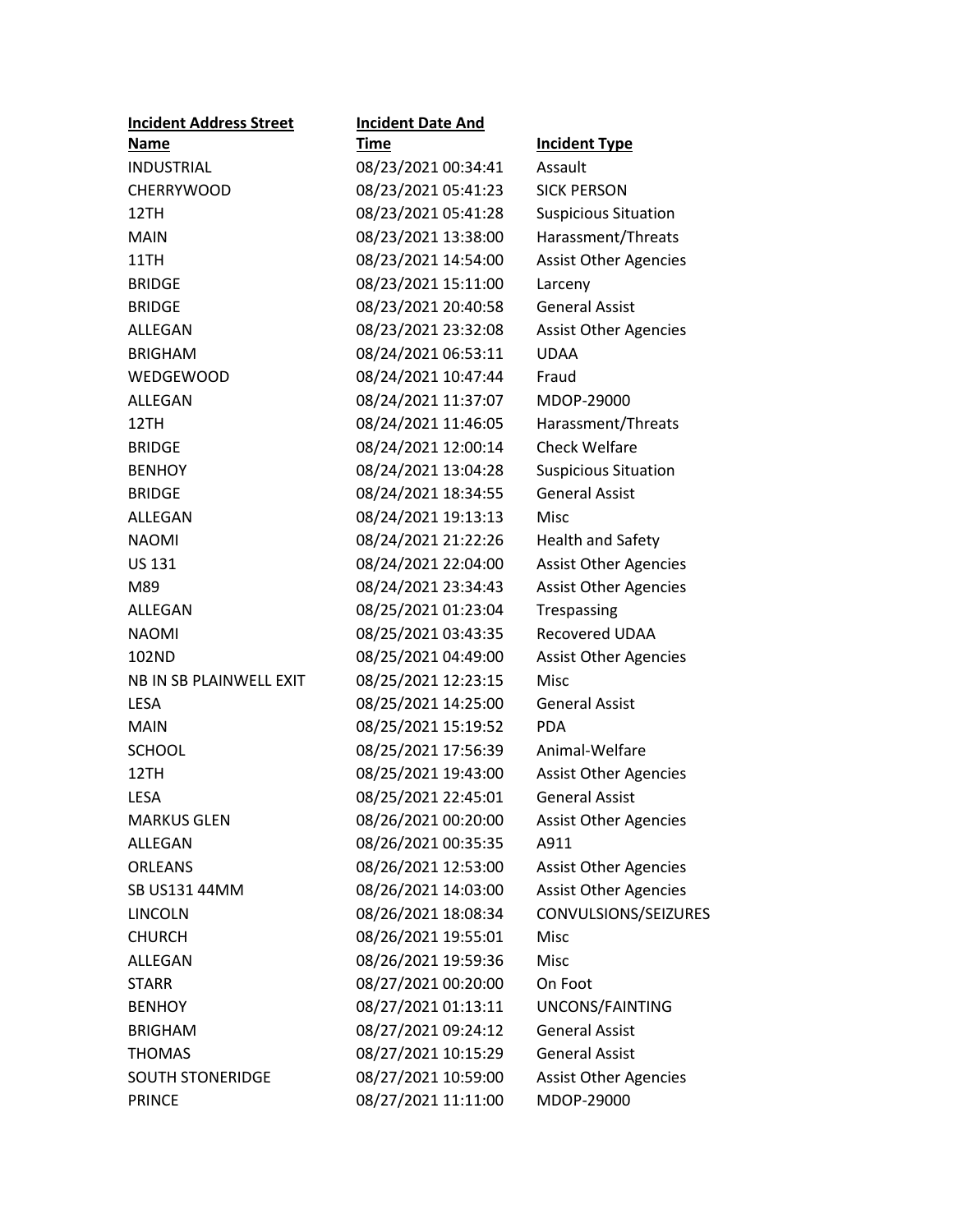| <b>BRIDGE</b>        | 08/27/2021 13:11:44 | Fire Alarm                   |
|----------------------|---------------------|------------------------------|
| <b>BRIDGE</b>        | 08/27/2021 14:49:12 | Trespassing                  |
| <b>BRIDGE</b>        | 08/27/2021 15:36:44 | A911                         |
| <b>BRIDGE</b>        | 08/27/2021 15:52:59 | Domestic Assault             |
| <b>COURT</b>         | 08/27/2021 22:50:19 | <b>Assist Other Agencies</b> |
| <b>US 131</b>        | 08/28/2021 02:08:00 | <b>Assist Other Agencies</b> |
| 12TH                 | 08/28/2021 08:34:07 | PPO Violation                |
| <b>PETOSKEY</b>      | 08/28/2021 10:24:00 | <b>Assist Other Agencies</b> |
| <b>SUNSET</b>        | 08/28/2021 16:57:10 | Civil                        |
| <b>PROSPECT</b>      | 08/28/2021 19:02:09 | Civil                        |
| <b>GRANT</b>         | 08/28/2021 19:44:58 | Misc                         |
| <b>OAKS CROSSING</b> | 08/28/2021 21:05:00 | <b>Assist Other Agencies</b> |
| <b>MAIN</b>          | 08/28/2021 21:25:28 | <b>PDA</b>                   |
| <b>MAIN</b>          | 08/28/2021 22:10:45 | <b>Suspicious Situation</b>  |
| <b>INDUSTRIAL</b>    | 08/29/2021 09:46:17 | MDOP-29000                   |
| ALLEGAN              | 08/29/2021 10:59:26 | Misc                         |
| <b>LINCOLN</b>       | 08/29/2021 14:34:00 | <b>Assist Other Agencies</b> |
| <b>US 131</b>        | 08/29/2021 15:21:06 | Road Hazard                  |
| <b>CHARLES</b>       | 08/29/2021 15:41:00 | <b>Assist Other Agencies</b> |
| <b>FAIRLANE</b>      | 08/29/2021 15:53:20 | <b>Boat-Marine Patrol</b>    |
| <b>BRIDGE</b>        | 08/29/2021 22:08:54 | <b>Check Welfare</b>         |
| <b>ROBIN</b>         | 08/30/2021 01:03:36 | <b>Unknown Situation</b>     |
| <b>BRIDGE</b>        | 08/30/2021 06:20:05 | <b>Health and Safety</b>     |
| <b>BRIGHAM</b>       | 08/30/2021 07:30:08 | <b>General Assist</b>        |
| <b>SCHOOL</b>        | 08/30/2021 08:25:01 | <b>General Assist</b>        |
| US 131               | 08/30/2021 08:31:55 | <b>PDA</b>                   |
| <b>US 131</b>        | 08/30/2021 08:58:00 | <b>Assist Other Agencies</b> |
| <b>GLADYS</b>        | 08/30/2021 15:52:24 | <b>Ordinance Violation</b>   |
| <b>ALLEGAN</b>       | 08/30/2021 16:26:35 | Fraud                        |
| <b>MAIN</b>          | 08/30/2021 18:27:41 | <b>PSYCHIATRIC</b>           |
| 12TH                 | 08/30/2021 20:50:51 | <b>Suspicious Situation</b>  |
| <b>JERSEY</b>        | 08/30/2021 21:17:57 | <b>Suspicious Situation</b>  |
| <b>WASHINGTON</b>    | 08/30/2021 22:53:00 | <b>Assist Other Agencies</b> |
| <b>WATER</b>         | 08/31/2021 03:29:00 | <b>Assist Other Agencies</b> |
| <b>SCHOOL</b>        | 08/31/2021 08:42:54 | <b>STROKE</b>                |
| 12TH                 | 08/31/2021 13:46:53 | Domestic Assault             |
| <b>BRIDGE</b>        | 08/31/2021 18:41:50 | Shoplifter                   |
| <b>LESA</b>          | 08/31/2021 19:43:47 | Civil                        |
|                      | 09/01/2021 01:30:03 | <b>Assist Other Agencies</b> |
| 12TH                 | 09/01/2021 08:33:05 | Civil                        |
| 106TH                | 09/01/2021 10:26:00 | <b>Assist Other Agencies</b> |
| <b>DOUGLAS</b>       | 09/01/2021 12:10:55 | <b>Assist Other Agencies</b> |
| ALLEGAN              | 09/01/2021 19:38:50 | Loud Noise                   |